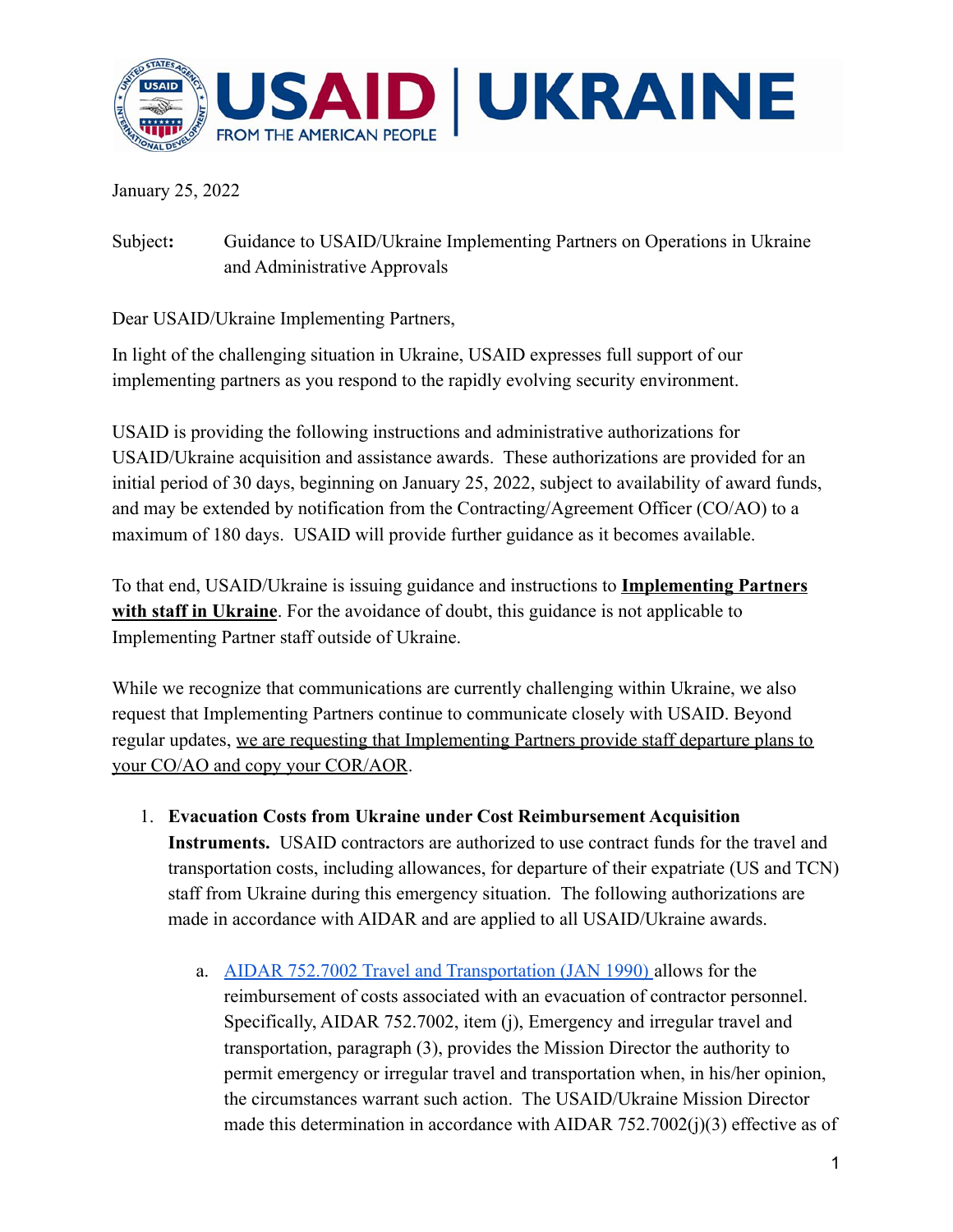January 24, 2022. This allows for contractors to be reimbursed for travel and transportation expenses and travel allowance for its expatriate staff (US and third country nationals) departing Ukraine in accordance with the referenced AIDAR clause.

- b. AIDAR [752.7028 Differentials and Allowances \(JUL 1996\)](https://www.usaid.gov/sites/default/files/documents/aidar.pdf) allows for the contractor employees to receive differentials and allowances. Authorization for contractor TCN employees' allowances associated with evacuation from Ukraine (such as temporary quarters subsistence and payments during evacuation allowances) was made by the USAID/Ukraine Mission Director and is effective as of January 25, 2022. This authorization will allow contractors to use contract funds to provide this support to their staff, not to exceed the limits established in [Chapter 600 of the Department of State Standardized Regulation](https://aoprals.state.gov/content.asp?content_id=282&menu_id=75)*s,* and the [Federal](https://www.gsa.gov/policy-regulations/regulations/federal-travel-regulation-ftr) [Travel Regulations](https://www.gsa.gov/policy-regulations/regulations/federal-travel-regulation-ftr).
- 2. **Travel Authorization under Acquisition Awards.** Travel is authorized for all expatriate (US and TCN) contractor staff in Ukraine to ensure safety and security. Prior approval of travel authorizations, in accordance with [AIDAR 752.7032 International](https://www.usaid.gov/sites/default/files/documents/aidar.pdf) [travel approval and notification requirements \(APR 2014\)](https://www.usaid.gov/sites/default/files/documents/aidar.pdf) is not required for emergency travel of contractor personnel and their dependents in Ukraine. Records of authorized emergency evacuation travel should be retained and be provided to USAID as soon as practicable.
- 3. **Evacuation Costs under Assistance Awards.** USAID's assistance agreements do not require the same specific approvals as needed for acquisition since travel and safety related expenses are governed largely by the recipient's own policies and subject to a standard of reasonableness under the cost principles. USAID considers amounts not exceeding those established in Chapter 600 of the [Department of State Standardized](https://aoprals.state.gov/content.asp?content_id=282&menu_id=75) [Regulation](https://aoprals.state.gov/content.asp?content_id=282&menu_id=75)*s,* and the [Federal Travel Regulations](https://www.gsa.gov/policy-regulations/regulations/federal-travel-regulation-ftr) to generally be considered reasonable for any expatriate travel from Ukraine, and Ukraine evacuation related costs.
- 4. **Maintaining Readiness and Salaries under Acquisition & Assistance Awards.** The rapid decline of the security situation may result in changes to the future and direction of USAID programs in Ukraine. While USAID evaluates its plans for programming in Ukraine, it is imperative that readiness is maintained, and most importantly that we provide for the safety and security of staff. For this reason, USAID authorizes implementing partners to continue paying staff salaries and provide necessary support to staff, in accordance with this letter and the terms and conditions of their awards. Implementing Partners should focus their near term efforts on safety, security, and readiness. Such support must be within the current ceiling of your award and is subject to the availability of funds obligated to your award.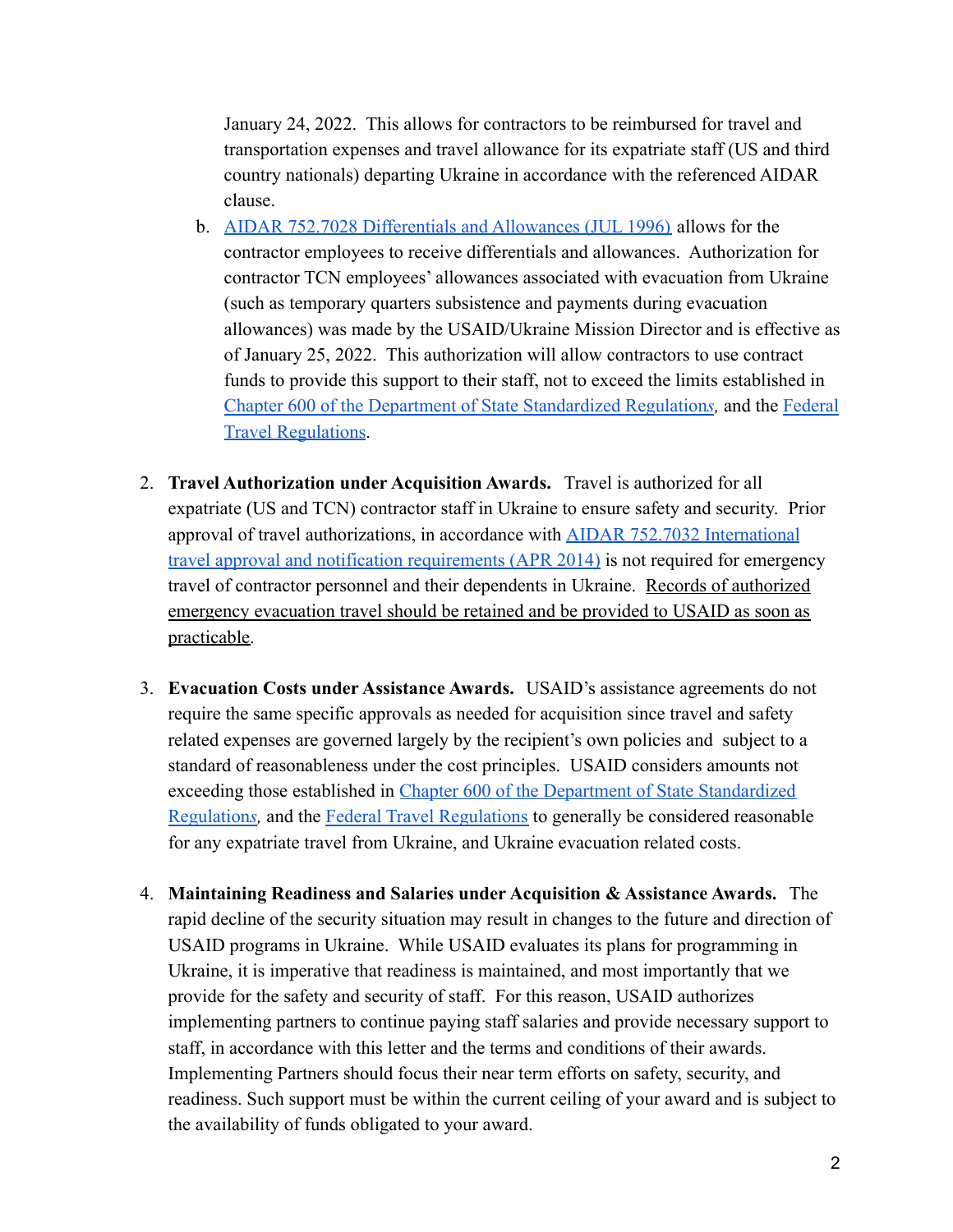- 5. **Remote work under Acquisition & Assistance Awards.** Remote work for staff is authorized from place of evacuation or home of record and is encouraged to the maximum extent possible, while taking safety and security into consideration.
- 6. **Extension of Financial, Performance, and Other Reporting.** Contractors and recipients may delay submission of financial, performance, and other reports for up to three months beyond the normal due date, in accordance with the reporting terms and conditions of your award. For assistance awards reimbursed on a letter of credit basis, recipients may continue to draw down funds without the timely submission of these reports. However, these reports must be submitted at the end of the extension period. In addition, USAID waives the requirement for recipients to notify the Agency in advance of problems, delays, or adverse conditions related to evacuation of staff on an award by award basis; however USAID expects partners to monitor the situation and share information as soon as practicable. USAID will examine the need to extend other project reporting as the need arises.
- 7. **Extensions of Acquisition & Assistance Awards.** If Implementing Partners have awards expiring in the next 3 months, please immediately advise your CO/AO so we can consider options.

In addition to your normal CO/AO, please include the following USAID Foreign Operations C/AO regarding any communications about the foregoing:

Nathan Piper: [npiper@usaid.gov](mailto:npiper@usaid.gov)

USAID will continue to assess the situation in Ukraine and maintain communications with partners going forward. In the meantime, I encourage you to continue taking reasonable measures to provide for the safety and security of your staff in Ukraine. USAID considers such costs to be necessary for performance under the award when otherwise reasonable, allowable, and allocable. We ask that you monitor the situation in Ukraine closely and continue to provide us with information on staff safety and any planned departures. USAID is grateful for your support and the important work you are doing at this time. The authorities noted in this letter are not meant to supersede any other USG funded evacuation; they are provided as an alternative option if such support is not available or feasible. All questions regarding allowability of specific costs must be addressed to the CO/AO.